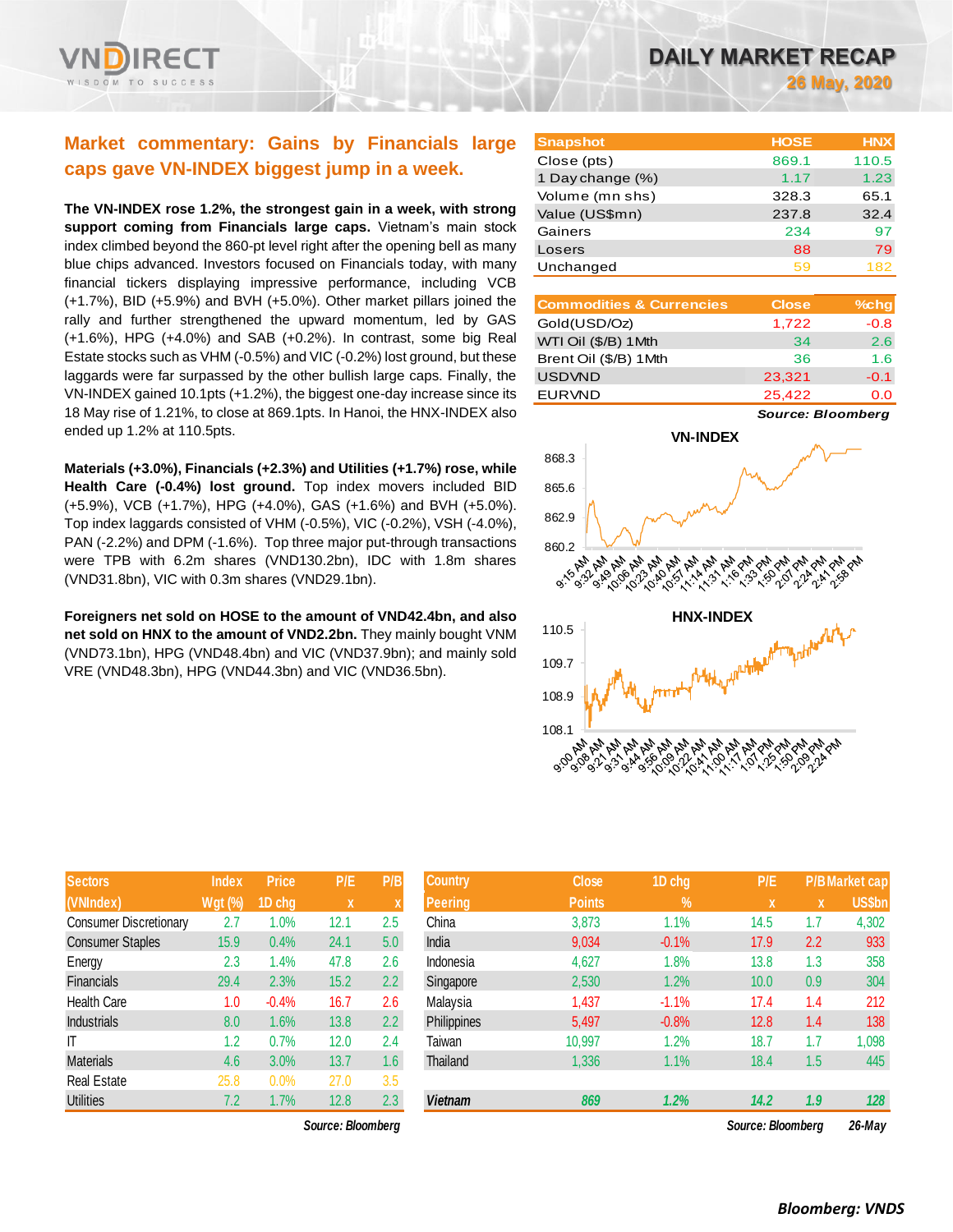

## **Market News**

**Oil climbs above \$34 on hopes market may balance in coming weeks.** Oil rose above \$34 a barrel following a prediction from Russia that the market may rebalance as early as next month after historic output cuts from global producers to drain a glut. Futures in New York were 3.3% higher from Friday's close after there was no settlement Monday due to a holiday. Oil has surged more than 80% this month as demand returned following the easing of lockdown restrictions in some countries, while output cuts have started to chip away at the oversupply. The world consumed nearly 100 million barrels a day of oil last year, which some in the energy industry believe could mark the peak for demand. Around the world, producers have slashed global production by 14 million to 15 million barrels a day so far, Russia's Novak said on Monday. The nation sees the current global surplus at 7 million to 12 million barrels a day, according to a report from RIA Novosti. U.S. crude inventories at the U.S. storage hub of Cushing fell by the most on record in the week through May 15, while nationwide stockpiles have posted back-to-back declines. Shale explorers reduced the number of active oil rigs for a 10th week to the lowest level since 2009. Big oil's annual general meetings in the U.S. and Europe this week should shed light on how heavily producers have been hit by lockdowns, with Total SA, BP Plc, Exxon Mobil Corp. and Chevron Corp. among those fronting shareholders**.***(Bloomberg)*

**World Bank: EVFTA could lift Vietnam's exports by 12% by 2030.** The World Bank (WB) has predicted that the EU-Vietnam Free Trade Agreement (EVFTA) could help Vietnam's GDP and exports grow 2.4% and 12%, respectively, by 2030, the Ministry of Industry and Trade (MoIT) has reported. The deal is also expected to bring 100,000 to 800,000 people out of poverty. The WB believes Vietnam could enjoy greater benefits from joining the EVFTA and the Comprehensive and Progressive Agreement for Trans-Pacific Partnership (CPTPP) if it conducts overall economic and institutional reform to comply with their conditions. WB Country Director in Vietnam Ousmane Dione said Vietnam could optimise the deals and reap unprecedented benefits. Requirements on the rules of origin is one of the challenges Vietnam needs to overcome, he said, as a number of Made-in-Vietnam products still rely on imported materials, with 62% in electronics and 53% in automobiles. MoIT will partner with the Ministry of Science and Technology this year to supplement and amend the revised Law on Intellectual Property 2009 and review decrees relating to the EVFTA. From 2021- 2025, it will work with the Ministry of Finance to supplement and amend the revised Law on Insurance Business 2010. In the near future, it will popularise the complaint settlement mechanism in the EVFTA and other FTAs to which Vietnam is a member. *(Vietnamnet.vn)*

#### **Coverage Universe Update**

#### **LIENVIET POST BANK (LPB) - Update - ADD (+31.6%)**

Better-than-expected 1Q20 but high growth is unlikely for FY20F

Net interest income (NII) grew slightly by 2.6% yoy in 1Q20 as net interest margin (NIM) fell. Loan book grew 16.8% yoy but a 33bp yoy drop in NIM resulted in a modest rose in NII. NIM fell as LPB reduced lending rates and waive interest rates to support customers. Besides, the issuance of VND13tr bonds since 2Q19 boosted funding costs. Loan book grew 2.8% vs. end-FY19, lower than the 3.8% growth in 1Q19, amid lower loan demand due to the Covid-19 outbreak.

Improving fee income but non-interest income (Non-II) contribution to total income is still minimal. 1Q20 non-II recorded VND57bn gain vs. VND32bn loss in 1Q19, driven by : 1) 174.7% yoy surge in net fee income as LPB started selling insurance at more branches/transaction offices; 2) VND17bn gain in other income vs. VND105bn loss in 1Q19, but details were not disclosed. However, investment securities posted VND64bn loss because LPB booked provision for its holding of banking stocks as the stock market slid in 1Q20. Non-II only contributed 3.8% to total operating income (TOI), hence TOI rose 9.2% yoy on slight NII growth.

VND37bn provision reversal in 1Q20 vs. VND133bn booked in 1Q19 boosted the bottom line. 1Q20 non-performing loan (NPL) ratio was flat vs. end-FY19 at 1.4%, thus the bank did not incur new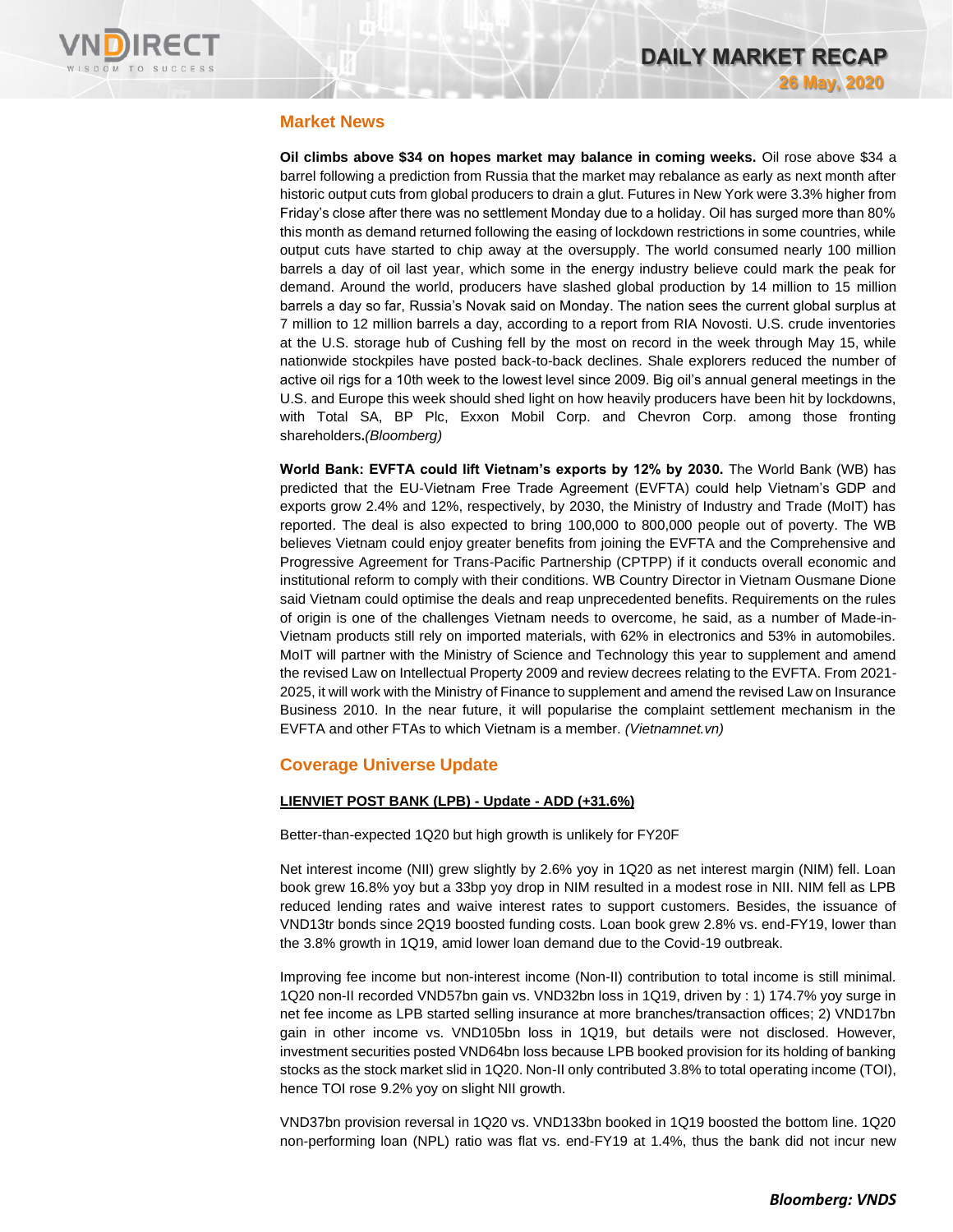

provision expense in 1Q20. In addition, LPB collected some corporate bonds, hence bonds provision was reversed. Net profit rose 18.4% yoy to reach VND486bn, forming 29.8% of our FY20F forecasts.

**DAILY MARKET RECAP** 

**26 May, 2020**

High growth is unlikely to remain for the year. 1Q20 results was boosted by provision reversal, mainly from corporate bonds, but similar reversal is unlikely in latter quarters. We expect bad debt to rise due to the pandemic, hence, provision expenses will increase going forwards. FY20F loan growth is forecasted at 10% and NIM is projected to dropped 36bp yoy. As such, net profit is projected to fall 5.4% yoy in FY20F.

Maintain Add rating with unchanged TP of VND10,000/share. Our TP is based on equal weight of residual income valuation (COE: 14.5%; LTG: 3%) and 0.7x FY20F P/B. We maintain Add as LPB is traded well below its fair value. Upside risk would be lower-than-expect bad debt levels. Downside risk would come from higher-than-expected operating costs due to network expansion.

*Read the full report[: HERE](https://static-02.vndirect.com.vn/uploads/prod/LPB_Update_20200522.pdf)*

#### **PetroVietnam Technical Services (PVS) - Update - ADD (+27.9%)**

M&C projects to be its lifesaver in 2020F

1Q20 revenue within expectations

1Q20 net revenue fell 20.8% yoy to VND3,241bn, mainly due to the 46.8% yoy decline in revenue from its Mechanics & Construction (M&C) segment, which offset the double-digit growth of other segments. 1Q20 net revenue was only at 20.1% of our full-year forecast but we expect higher M&C revenue contribution towards year-end, thanks to a ramp-up in execution as its projects near completion and governments ease Covid-19 restrictions.

1Q net profit hurt by margin contraction and low affiliate income

1Q20 GPM contracted 4.4% pts to 5.9%, with narrower margins across all segments on the back of lower average oil price (Brent crude oil price: -20.4% yoy) and higher operating costs due to Covid-19 travel restrictions. PVS also reported a 82.2% yoy decline in income from affiliates (-82.2% yoy, trailing expectations); we believe this was due to the booking of provisions at its FPSO/FSO joint ventures in light of subdued oil prices and potential downward revision in charter rates. Accordingly, 1Q20 net profit plummeted 69.8% yoy to VND111bn, accounting for only 12.4% of our full-year forecast.

2H20F earnings supported by on-track projects

Despite rising concerns over the delay of key M&C projects due to Covid-19 lockdowns, we think the Sao Vang Dai Nguyet (SVDN) project would stay on schedule (first gas in 4Q20F) and help boost PVS's bottomline in the upcoming quarters. In our view, the biggest issue resulting from the Covid-19 lockdowns is the restrictions on its staff travel -- from overseas to Vietnam, and from onshore to offshore -- for the installation and trial run of the Sao Vang central processing platform (CPP). We believe the government will give special permission for foreign experts to enter Vietnam in 2Q-3Q20F given the key role of new gas projects in Vietnam's energy security. PVS also plans to send hundreds of workers to Qatar in 3Q20F to work on the Gallaf project. As the projects proceed into later stages i.e. construction and installation, GPM would improve, said PVS.

Reiterate Add with an unchanged TP of VND16,500

Despite the weaker-than-expected 1Q net profit, we maintain our forecast of a 6% yoy increase in FY20F net profit, assuming that SVDN comes online in 4Q20F and Gallaf Qatar in 1Q21F. Our TP is based on a 50:50 combination of DCF and target FY20-22F P/E of 6.8x. Downside risks: further M&C project delays and larger decline in demand for service-related jobs. Re-rating catalysts: a recovery in oil prices and new contract wins.

*Read the full report[: HERE](https://rfs.cgs-cimb.com/api/download?file=468C0BCD-7C4A-4333-8FBE-3D3B0F57B9A3)*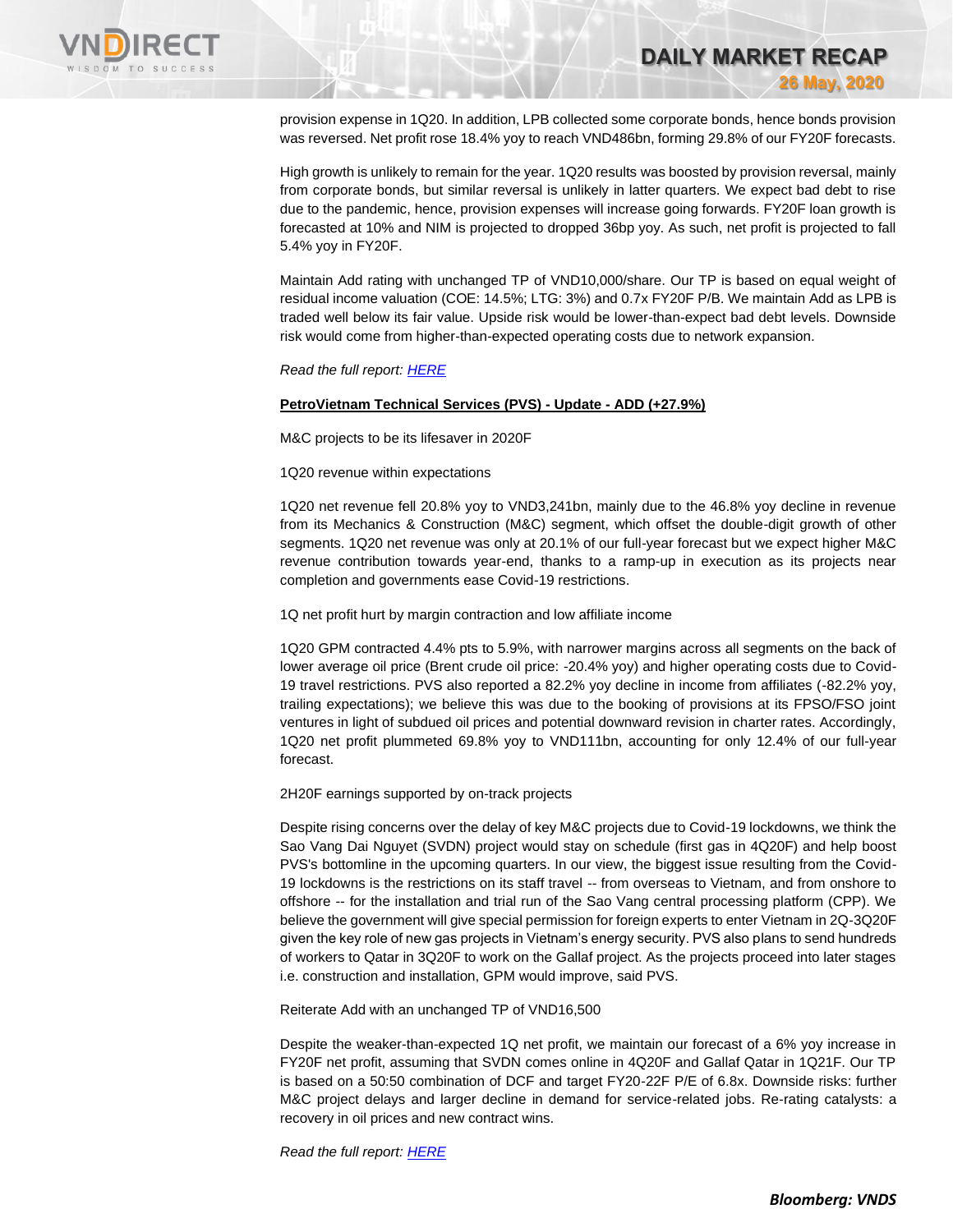

## **Notable Corporate Events**

**Mobile World Investment Corporation (MWG VN) – Business expansion:** MWG plans to double to 2,000 the number of Bach Hoa Xanh stores in its grocery retail chain this year, mostly in the southern region, a company executive said. *(Cafef.vn)*

*<to be continued>*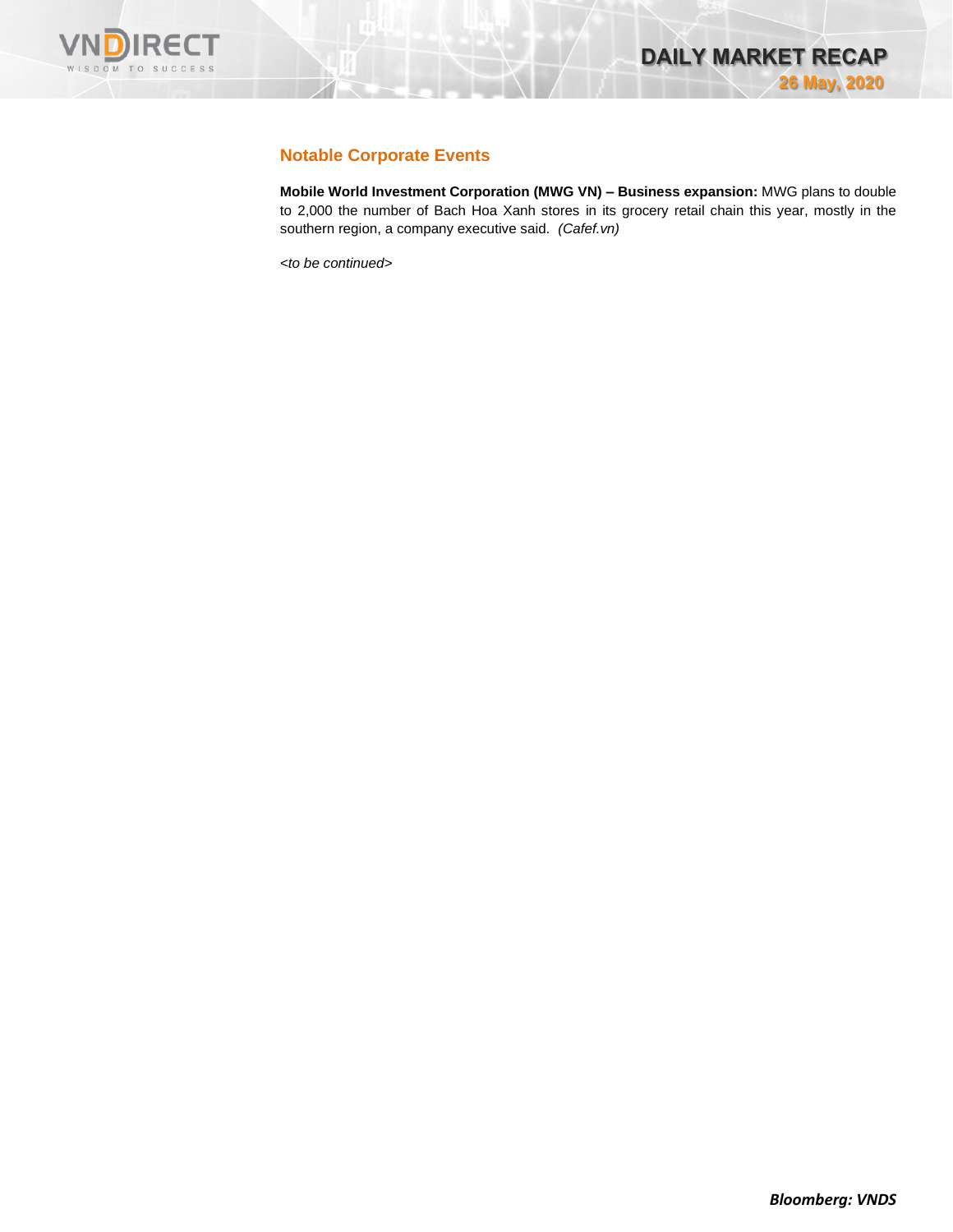#### VN **RECT** WISDOM TO SUCCESS



# **COVERAGE SUMMARY**

|               |                    | <b>Adjusted target</b> |                       |               |                       |                      |
|---------------|--------------------|------------------------|-----------------------|---------------|-----------------------|----------------------|
| <b>Ticker</b> | <b>Close price</b> | price                  | <b>Dividend yield</b> | <b>Upside</b> | <b>Recom-endation</b> | <b>Latest report</b> |
|               |                    |                        |                       |               |                       |                      |
| PC1           | 17,550             | 17,200                 | 0.0%                  | $-2.0%$       | <b>HOLD</b>           | <b>Link</b>          |
| <b>LPB</b>    | 7,700              | 10,000                 | 0.0%                  | 29.9%         | ADD                   | Link                 |
| NLG           | 23,600             | 39,600                 | 3.1%                  | 70.9%         | <b>ADD</b>            | Link                 |
| <b>ACV</b>    | 59,900             | 105,000                | 0.0%                  | 75.3%         | <b>ADD</b>            | Link                 |
| <b>DPM</b>    | 15,050             | 15,800                 | 8.9%                  | 13.9%         | <b>HOLD</b>           | Link                 |
| QNS           | 26,200             | 44,300                 | 2.7%                  | 71.8%         | <b>ADD</b>            | Link                 |
| <b>LTG</b>    | 23,000             | 27,300                 | 8.3%                  | 27.0%         | ADD                   | Link                 |
| <b>VCB</b>    | 82,500             | 86,200                 | 1.3%                  | 5.7%          | <b>HOLD</b>           | $Link$               |
| MBB           | 17,600             | 26,200                 | 5.6%                  | 54.5%         | <b>ADD</b>            | Link                 |
| <b>VPB</b>    | 24,150             | 21,200                 | 0.0%                  | $-12.2%$      | <b>REDUCE</b>         | Link                 |
| <b>TCM</b>    | 18,000             | 28,200                 | 3.1%                  | 59.8%         | <b>ADD</b>            | Link                 |
| <b>HPG</b>    | 28,400             | 32,800                 | 2.2%                  | 17.7%         | ADD                   | <b>Link</b>          |
| <b>PVT</b>    | 11,150             | 18,100                 | 14.8%                 | 77.1%         | ADD                   | Link                 |
| <b>STK</b>    | 17,650             | 22,400                 | 8.6%                  | 35.5%         | ADD                   | $Link$               |
| AAA           | 13,000             | 25,300                 | 18.9%                 | 113.5%        | ADD                   | <b>Link</b>          |
| <b>PNJ</b>    | 64,200             | 86,500                 | 3.0%                  | 37.8%         | <b>ADD</b>            | Link                 |
| <b>KDH</b>    | 22,050             | 28,300                 | 2.7%                  | 31.0%         | <b>ADD</b>            | <b>Link</b>          |
| <b>DCM</b>    | 8,810              | 8,900                  | 11.2%                 | 12.2%         | <b>HOLD</b>           | Link                 |
| <b>VTP</b>    | 126,900            | 111,000                | 1.9%                  | $-10.6%$      | <b>REDUCE</b>         | <b>Link</b>          |
| ACB           | 23,300             | 28,500                 | 3.0%                  | 25.3%         | ADD                   | <b>Link</b>          |
| GAS           | 74,900             | 61,800                 | 4.3%                  | $-13.2%$      | <b>REDUCE</b>         | <b>Link</b>          |
| <b>PVS</b>    | 13,000             | 16,500                 | 7.5%                  | 34.4%         | <b>ADD</b>            | Link                 |
| <b>PVD</b>    | 11,150             | 16,500                 | 0.0%                  | 48.0%         | ADD                   | Link                 |
| <b>MSH</b>    | 37,400             | 51,600                 | 11.3%                 | 49.3%         | <b>ADD</b>            | <b>Link</b>          |
| <b>MWG</b>    | 86,500             | 139,900                | 3.3%                  | 65.1%         | ADD                   | <b>Link</b>          |
| <b>POW</b>    | 10,600             | 16,700                 | 0.0%                  | 57.5%         | ADD                   | Link                 |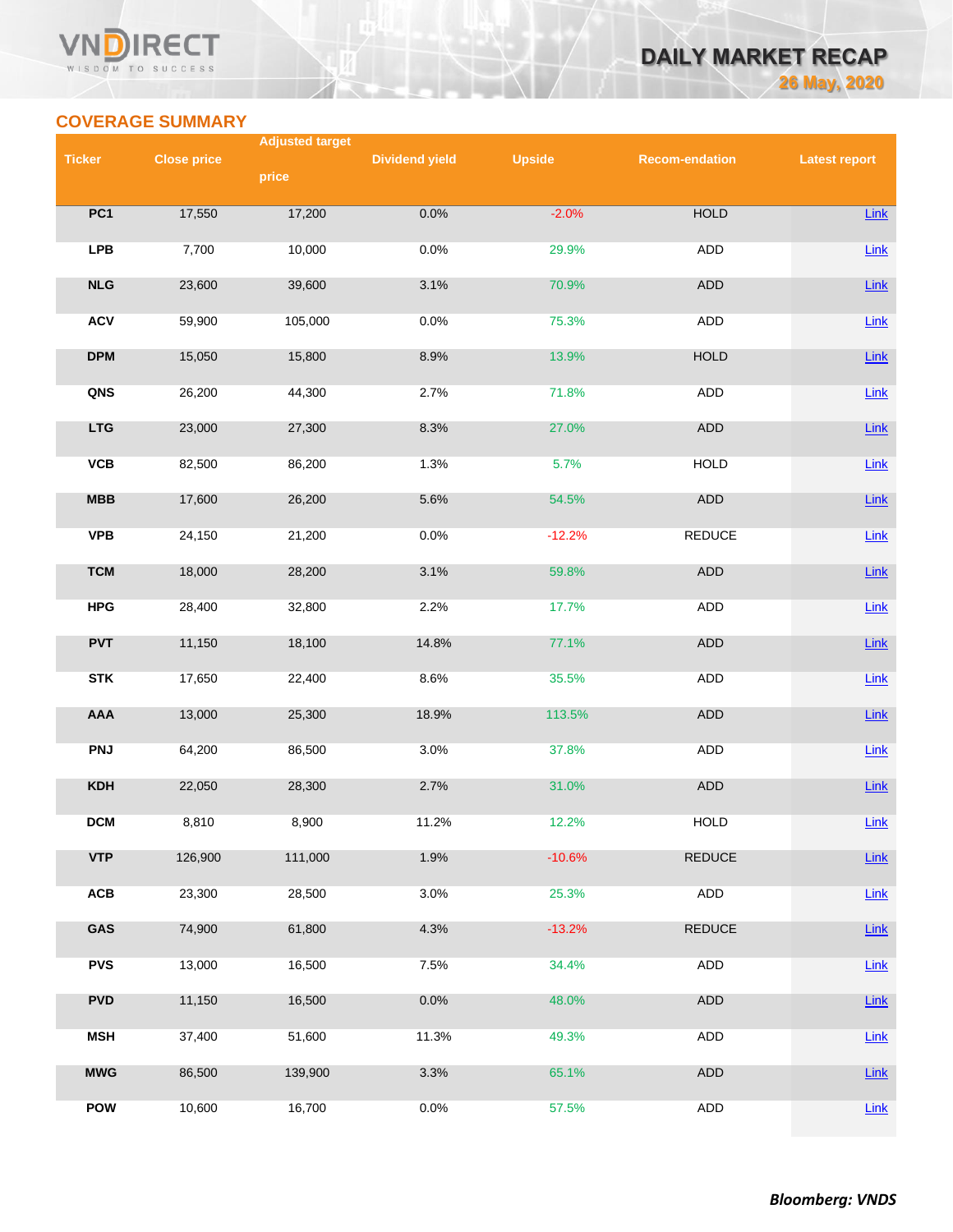

# **DAILY MARKET RECAP**

**26 May, 2020**

|               |                    | <b>Adjusted target</b> |                       |               |                       |                      |
|---------------|--------------------|------------------------|-----------------------|---------------|-----------------------|----------------------|
| <b>Ticker</b> | <b>Close price</b> |                        | <b>Dividend yield</b> | <b>Upside</b> | <b>Recom-endation</b> | <b>Latest report</b> |
|               |                    | price                  |                       |               |                       |                      |
|               |                    |                        |                       |               |                       |                      |
|               |                    |                        | 0.0%                  | 29.6%         | <b>ADD</b>            |                      |
| <b>TCB</b>    | 21,150             | 27,400                 |                       |               |                       | Link                 |
|               |                    |                        |                       |               |                       |                      |
| <b>PPC</b>    | 25,000             | 27,879                 | 11.4%                 | 22.9%         | ADD                   | Link                 |
|               |                    |                        |                       |               |                       |                      |
| <b>VIB</b>    | 16,400             | 21,200                 | 3.6%                  | 32.9%         | <b>ADD</b>            | $Link$               |
|               |                    |                        |                       |               |                       |                      |
| <b>KBC</b>    | 14,250             | 17,500                 | 0.0%                  | 22.8%         | ADD                   | Link                 |
|               |                    |                        |                       |               |                       |                      |
| <b>VNM</b>    | 117,600            | 131,000                | 5.3%                  | 16.7%         | <b>ADD</b>            | Link                 |
|               |                    |                        |                       |               |                       |                      |
|               |                    |                        |                       |               |                       |                      |
| <b>VHM</b>    | 76,400             | 104,300                | 1.5%                  | 38.0%         | ADD                   | Link                 |
|               |                    |                        |                       |               |                       |                      |
| <b>VJC</b>    | 113,000            | 142,200                | 2.8%                  | 28.6%         | <b>ADD</b>            | $Link$               |
|               |                    |                        |                       |               |                       |                      |
| <b>VHC</b>    | 35,250             | 39,700                 | 3.5%                  | 16.1%         | ADD                   | $Link$               |
|               |                    |                        |                       |               |                       |                      |
| <b>VRE</b>    | 26,500             | 42,600                 | 0.0%                  | 60.8%         | <b>ADD</b>            | Link                 |
|               |                    |                        |                       |               |                       |                      |
|               |                    |                        |                       |               |                       |                      |
| <b>GMD</b>    | 20,150             | 29,500                 | 0.0%                  | 46.4%         | ADD                   | Link                 |
|               |                    |                        |                       |               |                       |                      |
| <b>DBC</b>    | 37,900             | 35,500                 | 1.7%                  | $-4.7%$       | <b>HOLD</b>           | $Link$               |
|               |                    |                        |                       |               |                       |                      |
| <b>FPT</b>    | 48,800             | 64,348                 | 4.7%                  | 36.6%         | <b>ADD</b>            | Link                 |
|               |                    |                        |                       |               |                       |                      |
| <b>MML</b>    | 51,000             | 73,700                 | 0.0%                  | 44.5%         | <b>ADD</b>            | $Link$               |
|               |                    |                        |                       |               |                       |                      |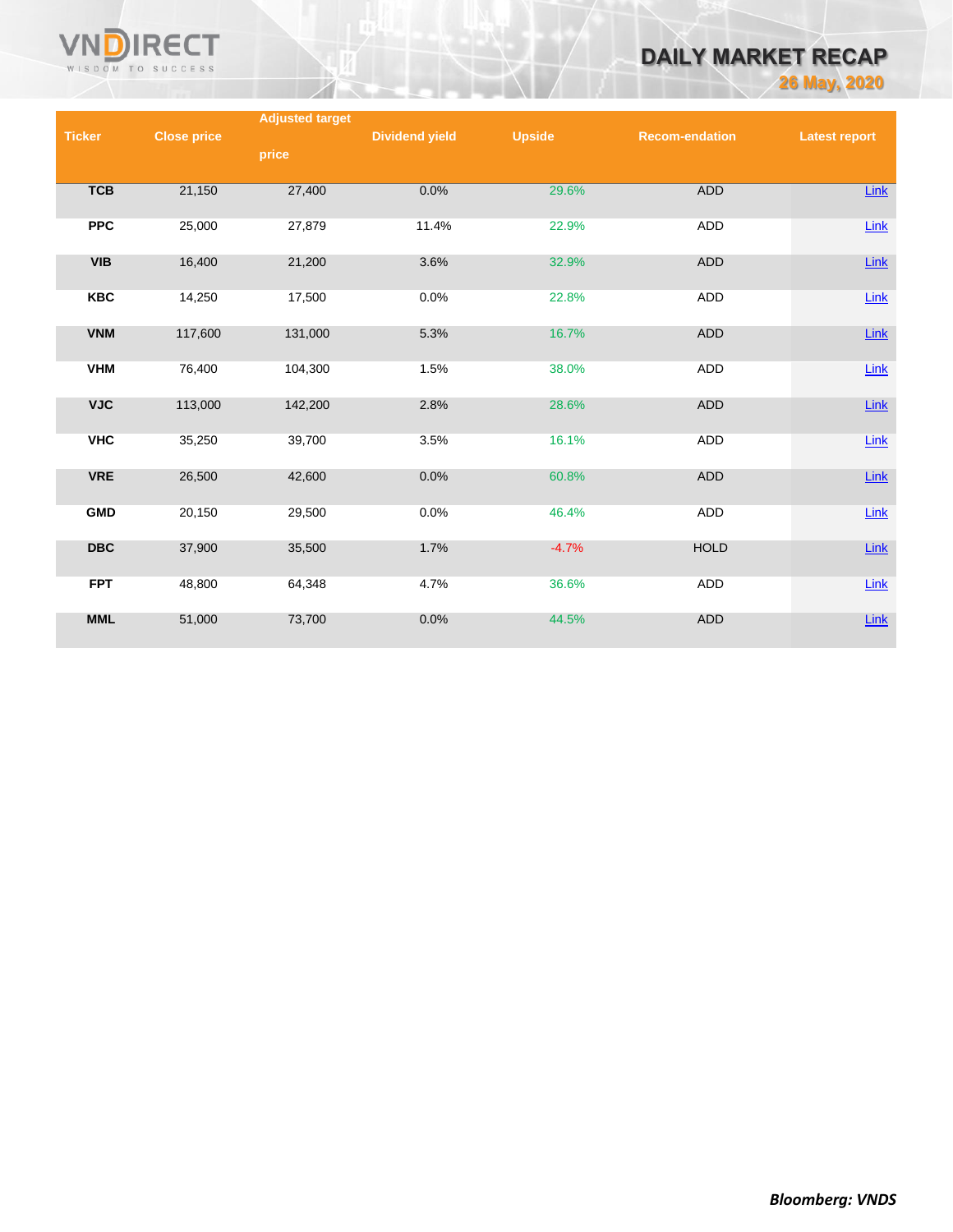## **MARKET MOVEMENTS**

WISDOM TO SUCCESS

**RECT** 

n

|                    | <b>HOSE</b>  |       |      |         |              |  |  |  |  |
|--------------------|--------------|-------|------|---------|--------------|--|--|--|--|
| <b>Top gainers</b> |              |       |      |         | <b>VND</b>   |  |  |  |  |
| <b>Ticker</b>      | Last         | Cha   | %chq | Vol.    | <b>Index</b> |  |  |  |  |
|                    | <b>Price</b> |       |      |         | impact       |  |  |  |  |
| <b>POM</b>         | 5,350        | 350   | 7.00 | 50,580  | 0.028        |  |  |  |  |
| <b>SVT</b>         | 9,840        | 640   | 6.96 | 4,710   | 0.002        |  |  |  |  |
| TTB                | 4.460        | 290   | 6.95 | 536,230 | 0.004        |  |  |  |  |
| PIT                | 4,000        | 260   | 6.95 | 6,180   | 0.001        |  |  |  |  |
| TV <sub>2</sub>    | 77,000       | 5,000 | 6.94 | 187,730 | 0.034        |  |  |  |  |

| <b>Top losers</b> |              |     |         |         | <b>VND</b>   |
|-------------------|--------------|-----|---------|---------|--------------|
| <b>Ticker</b>     | Last         | Cha | %chq    | Vol.    | <b>Index</b> |
|                   | <b>Price</b> |     |         |         | impact       |
| <b>LMH</b>        | 930          | -60 | $-7.00$ | 317,020 | 0.000        |
| SC <sub>5</sub>   | 19,300       | 450 | $-6.99$ | 110     | 0.002        |
| <b>DTA</b>        | 4,020        | 20  | $-6.94$ | 24,530  | 0.000        |
| DTT               | 13,450       | 0   | $-6.92$ | 10      | 0.000        |
| <b>CMV</b>        | 12,150       | 50  | $-6.90$ | 460     | 0.000        |

|               | <b>Top index movers</b> |       |      |               |              |  |  |  |
|---------------|-------------------------|-------|------|---------------|--------------|--|--|--|
| <b>Ticker</b> | Last                    | Cha   | %chq | Vol.          | <b>Index</b> |  |  |  |
|               | <b>Price</b>            |       |      |               | impact       |  |  |  |
| <b>BID</b>    | 42,000                  | 2,350 | 5.93 | 2.95MLN       | 2.702        |  |  |  |
| <b>VCB</b>    | 82,500                  | 1,400 | 1.73 | 740,930       | 1.484        |  |  |  |
| <b>HPG</b>    | 28,400                  | 1,100 |      | 4.03 11.50MLN | 0.868        |  |  |  |
| <b>GAS</b>    | 74,900                  | 1,200 | 1.63 | 615,970       | 0.656        |  |  |  |
| <b>BVH</b>    | 52,000                  | 2,500 | 5.05 | 2.16MLN       | 0.530        |  |  |  |

|               | <b>Top index laggers</b> |        |         |         | <b>VND</b>   |
|---------------|--------------------------|--------|---------|---------|--------------|
| <b>Ticker</b> | Last                     | Cha    | %chq    | Vol.    | <b>Index</b> |
|               | <b>Price</b>             |        |         |         | impact       |
| <b>VHM</b>    | 76,400                   | $-400$ | $-0.52$ | 3.00MLN | $-0.383$     |
| <b>VIC</b>    | 96,900                   | $-200$ | $-0.21$ | 360,000 | $-0.193$     |
| <b>VSH</b>    | 18,050                   | -750   | $-3.99$ | 26,760  | $-0.044$     |
| <b>PAN</b>    | 22,500                   | $-500$ | $-2.17$ | 18.970  | $-0.031$     |
| <b>DPM</b>    | 15,050                   | $-250$ | $-1.63$ | 3.08MLN | $-0.028$     |

| <b>VND</b><br><b>Top liquidity</b> |              |        |         |         |              |  |  |  |
|------------------------------------|--------------|--------|---------|---------|--------------|--|--|--|
| <b>Ticker</b>                      | Last         | Cha    | %chq    | Val.    | <b>Index</b> |  |  |  |
|                                    | <b>Price</b> |        |         | (VNDbn) | impact       |  |  |  |
| <b>HPG</b>                         | 28,400       | 1,100  | 4.03    | 321     | 0.868        |  |  |  |
| <b>VHM</b>                         | 76,400       | $-400$ | $-0.52$ | 230     | $-0.383$     |  |  |  |
| <b>MBB</b>                         | 17,600       | 300    | 1.73    | 160     | 0.209        |  |  |  |
| <b>PHR</b>                         | 51,300       | 2,650  | 5.45    | 146     | 0.103        |  |  |  |
| <b>CTG</b>                         | 23,150       | 100    | 0.43    | 145     | 0.106        |  |  |  |

|                    |              | <b>HOSE</b> |         |         |              |                    |              | <b>HNX</b> |         |         |            |
|--------------------|--------------|-------------|---------|---------|--------------|--------------------|--------------|------------|---------|---------|------------|
| <b>Top gainers</b> |              |             |         |         | <b>VND</b>   | <b>Top gainers</b> |              |            |         |         | <b>VND</b> |
| Ticker             | Last         | Chg         | $%$ chg | Vol.    | <b>Index</b> | Ticker             | Last         | Chg        | $%$ chg | Vol.    | Index      |
|                    | <b>Price</b> |             |         |         | impact       |                    | <b>Price</b> |            |         |         | impact     |
| POM                | 5,350        | 350         | 7.00    | 50,580  | 0.028        | OCH                | 7.700        | 100        | 10.00   | 117.500 | 0.005      |
| <b>SVT</b>         | 9,840        | 640         | 6.96    | 4.710   | 0.002        | QHD                | 21,000       | 0          | 9.95    | 495.600 | 0.020      |
| TTB                | 4,460        | 290         | 6.95    | 536,230 | 0.004        | TPP                | 13,300       | 0          | 9.92    | 200     | 0.001      |
| <b>PIT</b>         | 4,000        | 260         | 6.95    | 6,180   | 0.001        | <b>PBP</b>         | 6,700        | 100        | 9.84    | 503,400 | 0.008      |
| TV2                | 77,000       | 5,000       | 6.94    | 187,730 | 0.034        | <b>KHS</b>         | 12,700       | 0          | 9.48    | 100     | 0.065      |
|                    |              |             |         |         |              |                    |              |            |         |         |            |

| <b>Top losers</b> |              |                |         |         | <b>VND</b>   | Top losers |              |          |          |       | <b>VND</b>   |
|-------------------|--------------|----------------|---------|---------|--------------|------------|--------------|----------|----------|-------|--------------|
| Ticker            | Last         | Chg            | $%$ chg | Vol.    | <b>Index</b> | Ticker     | Last         | Chg      | $%$ chg  | Vol.  | <b>Index</b> |
|                   | <b>Price</b> |                |         |         | impact       |            | <b>Price</b> |          |          |       | impact       |
| LMH               | 930          | -60            | $-7.00$ | 317.020 | 0.000        | <b>BTW</b> | 44,100       | -4.900   | $-10.00$ | 100   | $-0.007$     |
| SC <sub>5</sub>   | 19,300       | 450            | $-6.99$ | 110     | 0.002        | <b>FID</b> | 900          | $-100$   | $-10.00$ | 6,600 | $-0.001$     |
| DTA               | 4,020        | 20             | $-6.94$ | 24,530  | 0.000        | TMC        | 10,800       | $-1.200$ | $-10.00$ | 900   | $-0.005$     |
| DTT               | 13,450       | $\overline{0}$ | $-6.92$ | 10      | 0.000        | <b>VSA</b> | 15,300       | $-1,700$ | $-10.00$ | 200   | $-0.006$     |
| CMV               | 12,150       | 50             | $-6.90$ | 460     | 0.000        | <b>GDW</b> | 35,400       | $-3,900$ | $-9.92$  | 100   | $-0.006$     |
|                   |              |                |         |         |              |            |              |          |          |       |              |

|            | <b>VND</b><br><b>Top index movers</b> |       |      |               |                        | Top index movers |                      |       |      | <b>VND</b> |                        |
|------------|---------------------------------------|-------|------|---------------|------------------------|------------------|----------------------|-------|------|------------|------------------------|
| Ticker     | Last<br><b>Price</b>                  | Chg   | %chq | Vol.          | <b>Index</b><br>impact | Ticker           | Last<br><b>Price</b> | Chg   | %chq | Vol.       | <b>Index</b><br>impact |
| BID        | 42.000                                | 2,350 | 5.93 | 2.95MLN       | 2.702                  | <b>ACB</b>       | 23.300               | 700   | 3.10 | 5.26MLN    | 1.132                  |
| <b>VCB</b> | 82,500                                | 1.400 | 1.73 | 740.930       | 1.484                  | <b>PVS</b>       | 13.000               | 400   | 3.17 | 5.61MLN    | 0.098                  |
| HPG        | 28.400                                | 1.100 |      | 4.03 11.50MLN | 0.868                  | <b>VCS</b>       | 69,100               | 2,900 | 4.38 | 740.700    | 0.095                  |
| <b>GAS</b> | 74,900                                | 1.200 | 1.63 | 615.970       | 0.656                  | <b>SHS</b>       | 9,300                | 300   | 3.33 | 3.24MLN    | 0.045                  |
| <b>BVH</b> | 52,000                                | 2,500 | 5.05 | 2.16MLN       | 0.530                  | <b>DGC</b>       | 33,500               | 500   | .52  | 176,600    | 0.040                  |

| <b>Top index laggers</b> |              |        |               |         | <b>VND</b> | Top index laggers |              |          |         |         |              |
|--------------------------|--------------|--------|---------------|---------|------------|-------------------|--------------|----------|---------|---------|--------------|
| Ticker                   | Last         | Chg    | $%$ chg       | Vol.    | Index      | Ticker            | Last         | Chg      | $%$ chg | Vol.    | <b>Index</b> |
|                          | <b>Price</b> |        |               |         | impact     |                   | <b>Price</b> |          |         |         | impact       |
| VHM                      | 76.400       | $-400$ | $-0.52$       | 3.00MLN | $-0.383$   | <b>SHB</b>        | 14.000       | $-100$   | $-0.71$ | 9.92MLN | $-0.134$     |
| VIC                      | 96.900       | $-200$ | $-0.21$       | 360,000 | $-0.193$   | <b>TVC</b>        | 32,100       | $-1.500$ | $-4.46$ | 461.500 | $-0.049$     |
| <b>VSH</b>               | 18.050       | $-750$ | $-3.99$       | 26.760  | -0.044     | <b>SHN</b>        | 7,000        | -400     | $-5.41$ | 400     | $-0.048$     |
| PAN                      | 22,500       | $-500$ | $-2.17$       | 18.970  | $-0.031$   | <b>MBG</b>        | 7,000        | $-500$   | $-6.67$ | 3.19MLN | $-0.022$     |
| DPM                      | 15.050       | $-250$ | . .63<br>$-1$ | 3.08MLN | $-0.028$   | S99               | 8,000        | $-500$   | $-5.88$ | 4.700   | $-0.022$     |

| <b>Top liquidity</b> |                      |        |         |         | <b>VND</b>   | <b>Top liquidity</b> |                      |       |         |                   | <b>VND</b>   |
|----------------------|----------------------|--------|---------|---------|--------------|----------------------|----------------------|-------|---------|-------------------|--------------|
| Ticker               | Last<br><b>Price</b> | Chg    | $%$ chg | Val.    | <b>Index</b> | Ticker               | Last<br><b>Price</b> | Chg   | $%$ chg | Val.              | <b>Index</b> |
|                      |                      |        |         | (VNDbn) | impact       |                      |                      |       |         | (VNDbn)           | impact       |
| HPG                  | 28,400               | 1.100  | 4.03    | 321     | 0.868        | <b>SHB</b>           | 14,000               | -100  | $-0.71$ | 138               | $-0.134$     |
| <b>VHM</b>           | 76.400               | $-400$ | $-0.52$ | 230     | $-0.383$     | <b>ACB</b>           | 23,300               | 700   | 3.10    | 121               | 1.132        |
| MBB                  | 17,600               | 300    | 1.73    | 160     | 0.209        | <b>PVS</b>           | 13,000               | 400   | 3.17    | 72                | 0.098        |
| <b>PHR</b>           | 51,300               | 2,650  | 5.45    | 146     | 0.103        | <b>VCS</b>           | 69,100               | 2,900 | 4.38    | 51                | 0.095        |
| CTG                  | 23,150               | 100    | 0.43    | 145     | 0.106        | <b>TNG</b>           | 14,500               | 400   | 2.84    | 44                | 0.017        |
|                      |                      |        |         |         |              |                      |                      |       |         | Source: Bloomberg |              |

*Source: Bloomberg*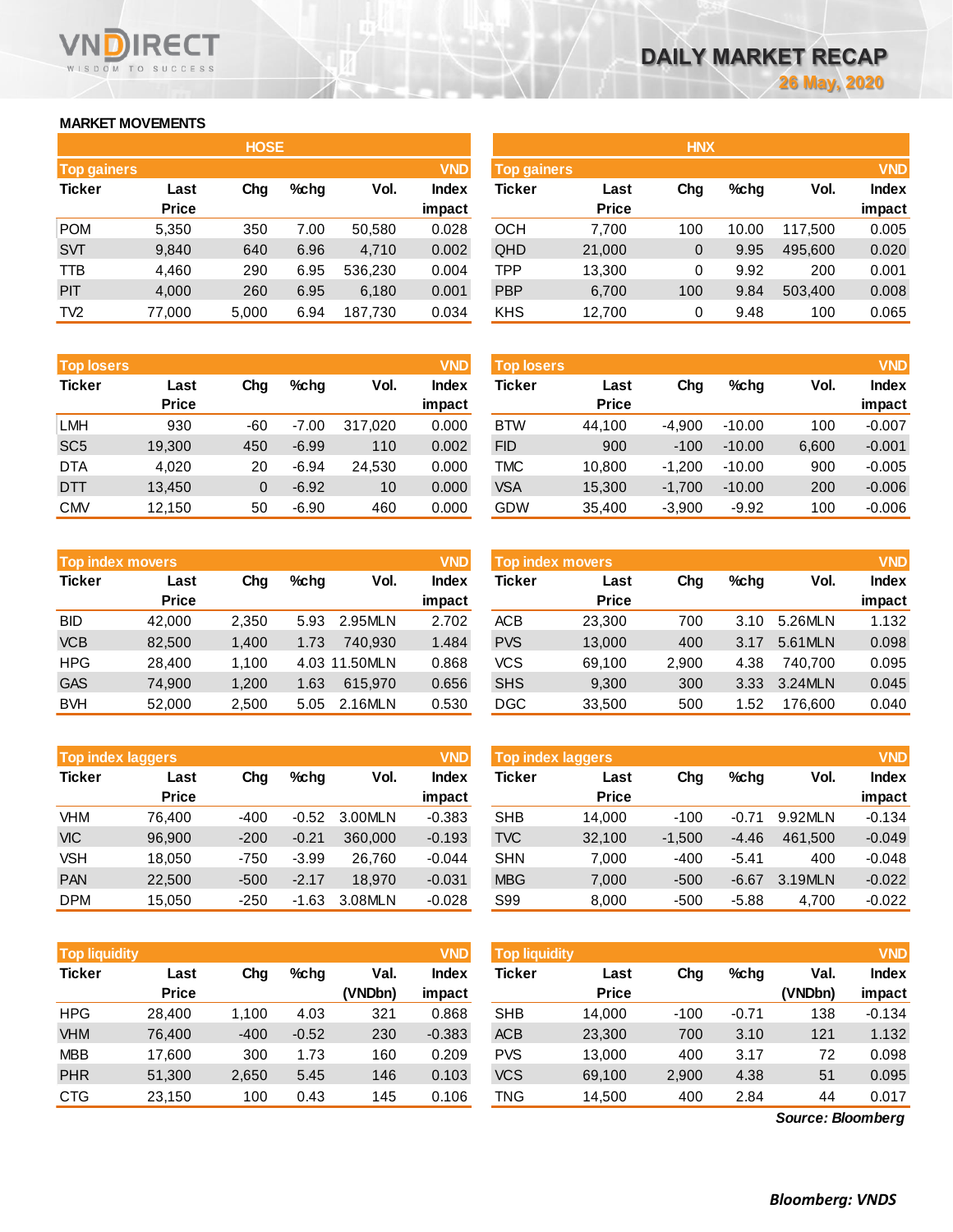

### **FOREIGN ACTIVITIES**

| Volume (Mn'shs)       | <b>HOSE</b> | <b>HNX</b> | Value (VND'bn)        | <b>HOSE</b> | <b>HNX</b> |
|-----------------------|-------------|------------|-----------------------|-------------|------------|
| <b>BUY</b>            | 12.7        | 0.3        | <b>BUY</b>            | 452.6       | 4.1        |
| % of market           | $4.0\%$     | $0.4\%$    | % of market           | 8.3%        | 0.5%       |
| <b>SELL</b>           | 16.3        | 0.6        | <b>SELL</b>           | 495.1       | 6.4        |
| % of market           | 5.1%        | $0.9\%$    | % of market           | 9.1%        | 0.8%       |
| <b>NET BUY (SELL)</b> | (3.6)       | (0.3)      | <b>NET BUY (SELL)</b> | (42.4)      | (2.2)      |

*Source: HSX, HNX*

## **Foreign net buy/sell (30 days) in VND'bn**



## **YTD ACCUMULATION**

| <b>Volume (MIn'shs)</b> | <b>HOSE</b> | <b>HNX</b> | Value (VND'bn)        | <b>HOSE</b> | <b>HNX</b>                           |
|-------------------------|-------------|------------|-----------------------|-------------|--------------------------------------|
| <b>BUY</b>              | 1,652.3     | 48.9       | <b>BUY</b>            | 60,237.6    | 540.2                                |
| % of market             | $7.0\%$     | $1.0\%$    | % of market           | 14.5%       | 0.3%                                 |
| <b>SELL</b>             | 2.476.1     | 241.0      | <b>SELL</b>           | 76,253.2    | 2,338.0                              |
| % of market             | 10.6%       | 4.9%       | % of market           | 18.3%       | 1.4%                                 |
| <b>NET BUY (SELL)</b>   | (823.8)     | (192.1)    | <b>NET BUY (SELL)</b> | (16, 016)   | (1,797.8)<br><b>Source: HSX, HNX</b> |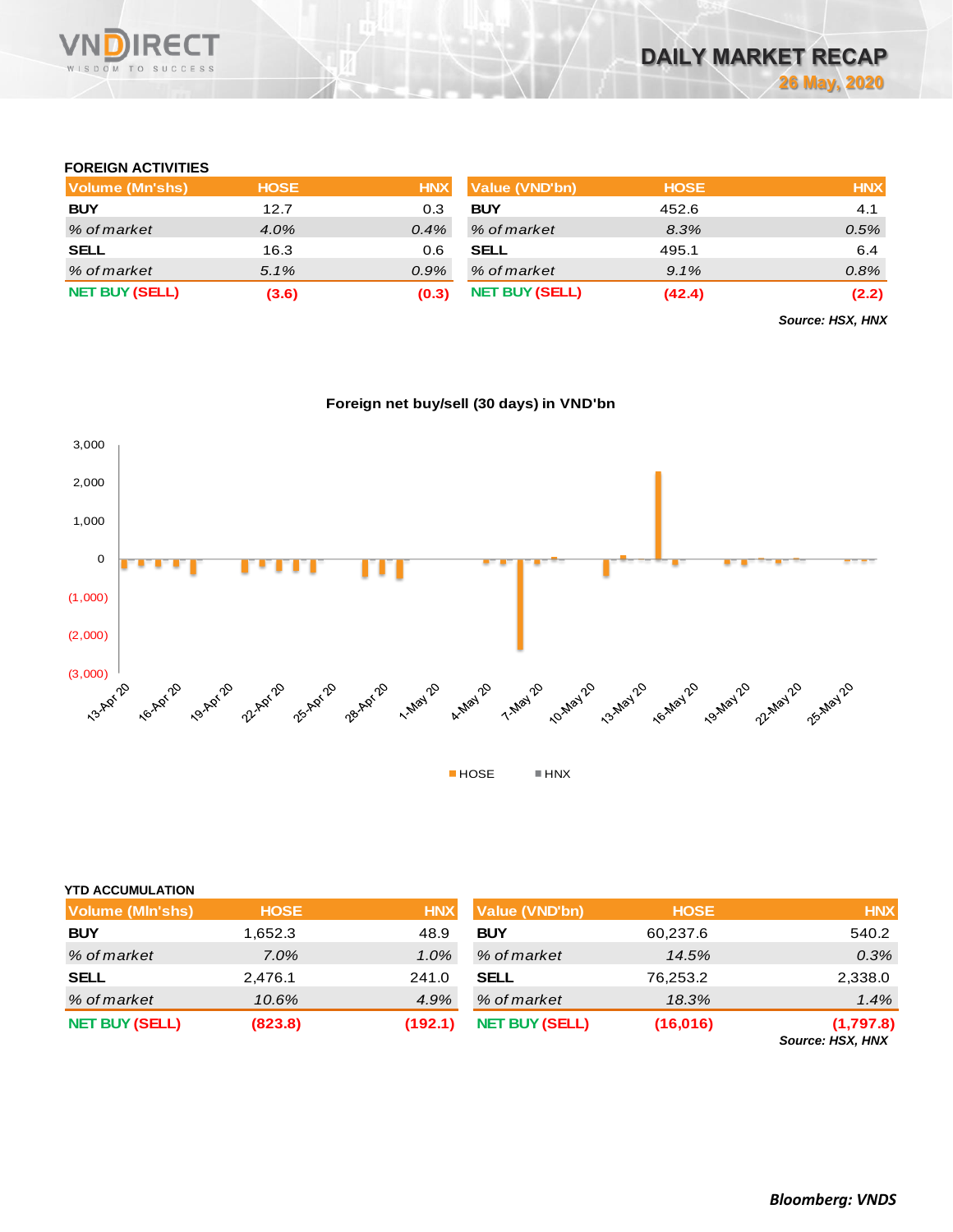#### **FOREIGN ACTIVITIES**

WISDOM TO SUCCESS

**RECT** 

VND

|               |                               | <b>HOSE</b> |         |       |                 | <b>HNX</b> |                               |        |         |       |                 |
|---------------|-------------------------------|-------------|---------|-------|-----------------|------------|-------------------------------|--------|---------|-------|-----------------|
|               | Top buy by foreigners (value) |             |         |       | <b>VND'bn</b>   |            | Top buy by foreigners (value) |        |         |       | <b>VND'bn</b>   |
| <b>Ticker</b> | Last<br><b>Price</b>          | Chg         | %chg    | Value | Index<br>impact | Ticker     | Last<br><b>Price</b>          | Chg    | %chg    | Value | Index<br>impact |
| <b>VNM</b>    | 117,600                       | 0           | 0.00    | 73.1  | 0.000           | <b>SHB</b> | 14,000                        | $-100$ | $-0.71$ | 2.2   | 0.000           |
| <b>HPG</b>    | 28,400                        | 1,100       | 4.03    | 48.4  | 0.868           | <b>PVI</b> | 30,700                        | 200    | 0.66    | 0.4   | 0.000           |
| <b>VIC</b>    | 96,900                        | $-200$      | $-0.21$ | 37.9  | $-0.193$        | <b>IDV</b> | 39,800                        | $-200$ | $-0.50$ | 0.4   | 0.000           |
| <b>VCB</b>    | 82,500                        | 1,400       | 1.73    | 36.1  | 1.484           | <b>VCS</b> | 69,100                        | 2,900  | 4.38    | 0.2   | 0.000           |
| <b>VRE</b>    | 26,500                        | 300         | 1.15    | 33.4  | 0.200           | EID        | 10,600                        | $-100$ | $-0.93$ | 0.2   | 0.000           |

|               | Top sell by foreigners (value), |        |         |       |                 | <b>VND'bn</b><br>Top sell by foreigners (value) |                      |        |         |       | <b>VND'bn</b>          |
|---------------|---------------------------------|--------|---------|-------|-----------------|-------------------------------------------------|----------------------|--------|---------|-------|------------------------|
| <b>Ticker</b> | Last<br><b>Price</b>            | Chg    | %chg    | Value | Index<br>impact | Ticker                                          | Last<br><b>Price</b> | Chg    | %chg    | Value | <b>Index</b><br>impact |
| <b>VRE</b>    | 26,500                          | 300    | 1.15    | 48.3  | 0.200           | <b>SHB</b>                                      | 14,000               | $-100$ | $-0.71$ | 1.7   | 0.000                  |
|               |                                 |        |         |       |                 |                                                 |                      |        |         |       |                        |
| <b>HPG</b>    | 28,400                          | 1,100  | 4.03    | 44.3  | 0.868           | <b>SHS</b>                                      | 9,300                | 300    | 3.33    | 1.3   | 0.000                  |
| VIC           | 96,900                          | $-200$ | $-0.21$ | 36.5  | $-0.193$        | TIG                                             | 6,800                | 200    | 3.03    | 0.8   | 0.000                  |
| <b>VHM</b>    | 76.400                          | $-400$ | $-0.52$ | 30.8  | $-0.383$        | <b>PGS</b>                                      | 16,500               | 500    | 3.13    | 0.6   | 0.000                  |
| VNM           | 117,600                         | 0      | 0.00    | 30.3  | 0.000           | <b>BVS</b>                                      | 9,100                | 200    | 2.25    | 0.5   | 0.000                  |

|                 | Top net buy by foreigners (value) |       |      |       |                 | <b>VND'bn</b><br>Top net buy by foreigners (value) |                      |        |         |       | <b>VND'bn</b>   |
|-----------------|-----------------------------------|-------|------|-------|-----------------|----------------------------------------------------|----------------------|--------|---------|-------|-----------------|
| <b>Ticker</b>   | Last<br><b>Price</b>              | Chg   | %chg | Value | Index<br>impact | Ticker                                             | Last<br><b>Price</b> | Chg    | %chg    | Value | Index<br>impact |
| VNM             | 117,600                           | 0     | 0.00 | 42.8  | 0.000           | <b>SHB</b>                                         | 14,000               | $-100$ | $-0.71$ | 0.5   | 0.000           |
|                 |                                   |       |      |       |                 |                                                    |                      |        |         |       |                 |
| <b>PHR</b>      | 51,300                            | 2,650 | 5.45 | 25.7  | 0.103           | <b>PVI</b>                                         | 30,700               | 200    | 0.66    | 0.4   | 0.000           |
| <b>VCB</b>      | 82,500                            | 1,400 | 1.73 | 12.5  | 1.484           | <b>IDV</b>                                         | 39,800               | $-200$ | $-0.50$ | 0.4   | 0.000           |
| <b>FUEVFVND</b> | 12,300                            | 0     | 0.00 | 10.8  | 0.000           | <b>EID</b>                                         | 10,600               | $-100$ | $-0.93$ | 0.1   | 0.000           |
| <b>SBT</b>      | 15,000                            | 200   | 1.35 | 8.5   | 0.034           | <b>VCS</b>                                         | 69,100               | 2,900  | 4.38    | 0.1   | 0.000           |

|               | Top net sell by foreigners (value) |        |         |         | <b>VND'bn</b> | Top net sell by foreigners (value) |              |     |      |         |              |
|---------------|------------------------------------|--------|---------|---------|---------------|------------------------------------|--------------|-----|------|---------|--------------|
| <b>Ticker</b> | Last                               | Chg    | %chg    | Value   | Index         | Ticker                             | Last         | Chg | %chg | Value   | <b>Index</b> |
|               | <b>Price</b>                       |        |         |         | impact        |                                    | <b>Price</b> |     |      |         | impact       |
| <b>VSC</b>    | 29,200                             | 1,350  | 4.85    | $-20.7$ | 0.021         | <b>SHS</b>                         | 9,300        | 300 | 3.33 | $-1.33$ | 0.000        |
| <b>DBC</b>    | 37,900                             | 700    | 1.88    | $-19.1$ | 0.021         | TIG                                | 6,800        | 200 | 3.03 | $-0.77$ | 0.000        |
| <b>CRE</b>    | 16,500                             | 1,050  | 6.80    | $-17.3$ | 0.024         | <b>PGS</b>                         | 16,500       | 500 | 3.13 | $-0.60$ | 0.000        |
| <b>VJC</b>    | 113,000                            | $-100$ | $-0.09$ | $-15.6$ | $-0.015$      | TNG                                | 14,500       | 400 | 2.84 | $-0.36$ | 0.000        |
| <b>VRE</b>    | 26,500                             | 300    | 1.15    | $-14.9$ | 0.200         | <b>BVS</b>                         | 9.100        | 200 | 2.25 | $-0.34$ | 0.000        |

*26-May-20*

*Source: Bloomberg, HOSE, HNX*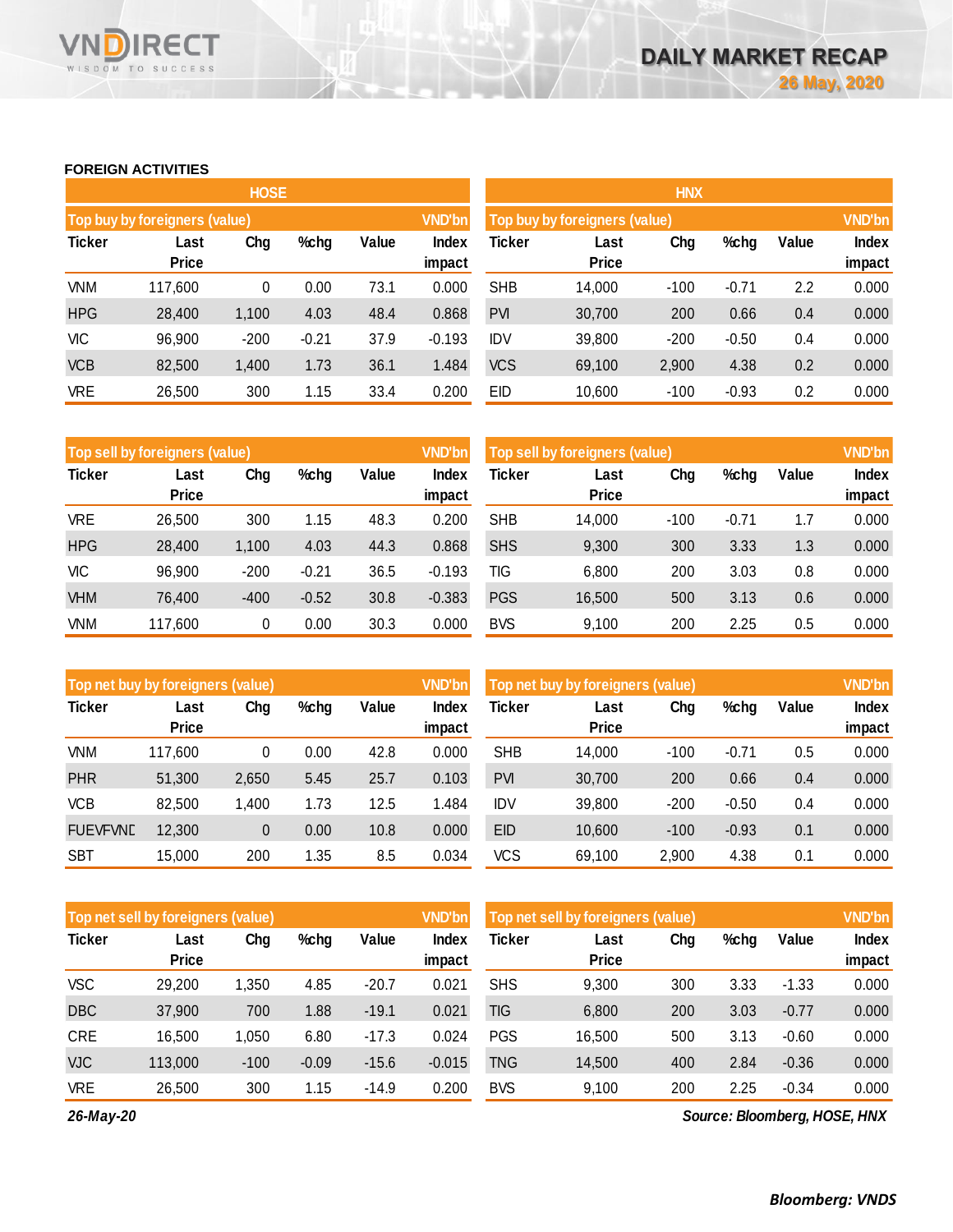## **TOP 60 MARKET CAP STOCKS SNAPSHOT ON HOSE**

**RECT** 

WISDOM TO SUCCESS

VN

| No. Ticker             | <b>Price</b>     |              | Price change (%) |                |                | Mkt. Cap Outs. Vol. Float ratio |              |              | Avail. Fil Ave. daily vol. | P/E          | P/B            | <b>ROE</b>   | <b>ROA</b> |
|------------------------|------------------|--------------|------------------|----------------|----------------|---------------------------------|--------------|--------------|----------------------------|--------------|----------------|--------------|------------|
|                        | <b>VND</b>       | 1M           | 3M               | 6M             | <b>US\$mln</b> | <b>MIn'shs</b>                  | $\%$         |              | $% (30 days-shs)$          | $\pmb{\chi}$ | $\pmb{\times}$ | %            | %          |
| 1 VIC VM               | 96,900           | 4.2          | $-8.5$           | $-15.9$        | 14.054         | 3,382                           | 23.2         | 22.7         | 760,985                    | 46.3         | 4.1            | 10.6         | 1.9        |
| 2 VCB VM               | 82,500           | 19.7         | $-2.9$           | $-2.6$         | 13,120         | 3,709                           | 25.2         | 6.3          | 1,499,970                  | 17.0         | 3.6            | 22.8         | 1.6        |
| 3 VHM VM               | 76,400           | 17.5         | $-5.6$           | $-18.1$        | 10,777         | 3,290                           | 29.1         | 35.3         | 2,041,381                  | 9.8          | 4.0            | 47.9         | 15.7       |
| 4 VNM VM               | 117,600          | 14.4         | 12.0             | $-4.4$         | 8,781          | 1,741                           | 81.8         | 41.3         | 1,633,195                  | 21.6         | 6.8            | 32.5         | 25.0       |
| 5 BID VM               | 42,000           | 16.7         | $-10.6$          | 5.0            | 7,243          | 4,022                           | 19.0         | 12.3         | 1,369,837                  | 19.6         | 2.2            | 12.0         | 0.6        |
| 6 GAS VM               | 74,900           | 15.1         | $-6.3$           | $-26.6$        | 6,147          | 1,914                           | 4.2          | 45.7         | 904,809                    | 12.9         | 2.8            | 23.6         | 17.6       |
| 7 SAB VM               | 175,300          | $-2.6$       | $-1.0$           | $-23.8$        | 4,820          | 641                             | 10.4         | 36.7         | 107,600                    | 26.1         | 6.5            | 27.2         | 19.2       |
| 8 CTG VM               | 23,150           | 20.6         | $-10.3$          | 9.2            | 3,696          | 3,723                           | 35.5         | 0.4          | 6,671,505                  | 9.2          | 1.1            | 12.6         | 0.8        |
| 9 HPG VM               | 28,400           | 28.5         | 24.8             | 25.4<br>$-9.8$ | 3,362          | 2,761                           | 50.7         | 12.3         | 9,517,618                  | 10.3         | 1.6            | 17.4<br>17.7 | 8.3        |
| 10 TCB VM<br>11 MSN VM | 21,150<br>62,500 | 23.7<br>5.0  | $-5.4$<br>25.6   | $-12.6$        | 3,174<br>3,133 | 3,500<br>1,169                  | 79.6<br>25.8 | 0.0<br>9.6   | 2,550,019<br>1,416,739     | 7.1<br>15.8  | 1.2<br>1.7     | 12.7         | 2.9<br>5.4 |
| 12 VREVM               | 26,500           | 10.4         | $-8.6$           | $-22.3$        | 2,582          | 2,272                           | 39.7         | 18.2         | 3,617,423                  | 21.6         | 2.2            | 10.3         | 7.7        |
| 13 VJC VM              | 113,000          | $-1.9$       | $-9.6$           | $-21.1$        | 2,538          | 524                             | 46.2         | 11.4         | 388,482                    | 15.9         | 4.0            | 26.3         | 8.7        |
| 14 VPB VM              | 24,150           | 17.8         | $-14.7$          | 18.1           | 2,524          | 2,438                           | 73.4         | 0.0          | 5,594,471                  | 6.4          | 1.3            | 22.7         | 2.6        |
| 15 PLX VM              | 46,900           | 13.4         | $-6.4$           | $-20.8$        | 2,395          | 1,191                           | 8.9          | 6.7          | 1,325,693                  | 54.0         | 3.0            | 5.7          | 2.0        |
| 16 GVR VM              | 13,100           | 31.5         | <b>N/A</b>       | <b>N/A</b>     | 2,247          | 4,000                           | 100.0        | 12.4         | 1,518,908                  | 15.9         | 1.1            | 7.1          | 4.2        |
| 17 NVL VM              | 53,400           | 0.8          | $-0.7$           | $-5.5$         | 2,220          | 970                             | 23.0         | 32.4         | 998,906                    | 14.9         | 2.3            | 16.3         | 4.3        |
| 18 MBB VM              | 17,600           | 9.7          | $-14.1$          | $-22.3$        | 1,820          | 2,411                           | 74.6         | 0.0          | 6,845,118                  | 5.2          | 1.0            | 20.1         | 1.9        |
| 19 MWG VM              | 86,500           | 4.2          | $-18.5$          | $-23.8$        | 1,680          | 453                             | 90.0         | 0.0          | 1,469,355                  | 9.8          | 2.9            | 33.6         | 11.7       |
| 20 HVN VM              | 27,350           | 0.0          | 18.4             | $-19.3$        | 1,663          | 1,418                           | 3.9          | 20.7         | 1,443,928                  | 16.5         | 2.1            | 12.9         | 3.0        |
| 21 BVHVM               | 52,000           | 10.6         | $-6.3$           | $-27.2$        | 1,655          | 742                             | 31.9         | 20.6         | 746,518                    | 44.5         | 2.0            | 4.7          | 0.7        |
| 22 FPT VM              | 48,800           | 10.0         | 2.0              | $-1.7$         | 1,640          | 784                             | 75.5         | 0.0          | 2,483,250                  | 11.7         | 2.6            | 23.4         | 10.3       |
| 23 POW VM              | 10,600           | 11.0         | 3.9              | $-20.9$        | 1,064          | 2,342                           | 87.9         | 37.7         | 6,335,373                  | 10.3         | 0.9            | 9.4          | 4.4        |
| 24 HDB VM              | 24,350           | 18.2         | $-12.1$          | $-12.4$        | 1,009          | 966                             | 72.3         | 8.9          | 1,448,912                  | 6.6          | 1.2            | 20.8         | 1.6        |
| 25 EIB VM              | 16,900           | 10.5         | $-2.0$           | $-2.0$         | 891            | 1,229                           | 94.0         | 0.0          | 435,126                    | 21.8         | 1.3            | 6.1          | 0.6        |
| 26 STB VM              | 10,400           | 14.3         | $-7.1$           | 2.5            | 804            | 1,804                           | 96.2         | 14.6         | 10,500,000                 | 7.8          | 0.7            | 9.0          | 0.5        |
| 27 TPB VM              | 21,100           | 19.2         | 1.7              | $-3.7$         | 739            | 817                             | 53.3         | 0.0          | 153,320                    | 5.4          | 1.3            | 25.6         | 2.0        |
| 28 HNG VM              | 14,400           | 12.5         | 7.5              | $-1.0$         | 684            | 1,109                           | 15.2         | 48.7         | 560,017                    | <b>N/A</b>   | 1.7            | $-23.3$      | $-8.5$     |
| 29 PNJ VM              | 64,200           | 7.9          | $-22.7$          | $-22.9$        | 620            | 225                             | 70.4         | 0.0          | 975,202                    | 12.2         | 2.9            | 26.0         | 16.1       |
| 30 BHN VM              | 56,000           | $-4.8$       | $-5.1$           | $-27.7$        | 557            | 232                             | 0.9          | 31.5         | 20,786                     | 35.1         | 2.9            | 8.4          | 4.8        |
| 31 DHG VM              | 93,000           | 1.4          | $-4.2$           | $-1.6$         | 521            | 131                             | 5.6          | 45.6         | 27,510                     | 18.4         | 3.5            | 20.2         | 16.1       |
| 32 KDH VM              | 22,050           | 7.6          | $-10.0$          | $-16.9$        | 496            | 525                             | 73.5         | 5.1          | 695,038                    | 12.4         | 1.5            | 13.1         | 8.4        |
| 33 REE VM              | 32,500           | 6.2          | $-4.7$           | $-11.0$        | 432            | 310                             | 57.8         | 0.0          | 630,249                    | 6.5          | 1.0            | 16.0<br>7.8  | 8.2        |
| 34 SSIVM<br>35 PDR VM  | 15,350<br>24,850 | 15.8<br>12.1 | 10.6<br>8.4      | $-11.0$<br>8.4 | 396<br>395     | 601<br>370                      | 83.4<br>37.2 | 49.5<br>45.9 | 3,711,928<br>696,283       | 12.6<br>10.5 | 1.0<br>2.3     | 23.0         | 2.7        |
| 36 SBT VM              | 15,000           | 6.8          | $-31.2$          | $-18.9$        | 377            | 587                             | 18.4         | 94.2         | 2,459,840                  | 106.7        | 1.2            | 1.4          | 7.5<br>0.6 |
| 37 GEX VM              | 17,950           | 10.5         | $-3.8$           | $-11.8$        | 376            | 488                             | 84.5         | 33.9         | 2,373,961                  | 13.5         | 1.4            | 10.6         | 3.3        |
| 38 LGC VM              | 45,000           | 7.1          | 12.9             | 15.4           | 372            | 193                             | 0.6          | 4.0          | 229                        | 25.1         | 2.8            | 12.0         | 3.2        |
| 39 VGC VM              | 18,950           | 14.8         | 3.6              | 2.4            | 364            | 448                             | 12.3         | 39.1         | 259,095                    | 13.0         | 1.3            | 10.1         | 3.5        |
| 40 TCH VM              | 23,500           | 16.0         | $-35.7$          | $-15.8$        | 356            | 353                             | 50.0         | 44.6         | 1,143,662                  | 12.9         | 1.8            | 14.2         | 8.2        |
| 41 PPC VM              | 25,000           | $-1.8$       | $-10.7$          | $-8.8$         | 344            | 321                             | 24.6         | 32.5         | 184,772                    | 6.9          | 1.3            | 19.3         | 16.7       |
| 42 PHR VM              | 51,300           | 19.0         | 14.4             | $-9.0$         | 298            | 135                             | 32.7         | 40.1         | 1,299,134                  | 13.2         | 2.6            | 18.8         | 10.2       |
| 43 VPIVM               | 42,000           | 1.2          | 0.1              | 1.7            | 288            | 160                             | 100.0        | 44.8         | 649,483                    | 13.3         | 2.7            | 21.4         | 6.5        |
| 44 KBC VM              | 14,250           | 18.8         | $-2.4$           | $-7.5$         | 287            | 470                             | 72.3         | 27.0         | 3,183,614                  | 7.6          | 0.7            | 9.5          | 5.0        |
| 45 VHC VM              | 35,250           | 29.4         | 10.2             | $-6.0$         | 275            | 182                             | 50.1         | 67.6         | 634,639                    | 5.4          | 1.3            | 21.7         | 16.1       |
| 46 HPX VM              | 26,850           | 0.2          | 15.6             | 16.7           | 265            | 230                             | 90.3         | 35.2         | 273,781                    | 14.0         | 2.1            | 15.9         | 6.2        |
| 47 KDC VM              | 30,000           | 76.0         | 63.0             | 46.3           | 265            | 206                             | 52.6         | 81.7         | 435,496                    | 96.3         | 1.0            | 1.1          | 0.5        |
| 48 NT2 VM              | 21,400           | 3.6          | 8.4              | $-6.1$         | 264            | 288                             | 32.3         | 31.3         | 488,718                    | 8.4          | 1.4            | 18.1         | 9.3        |
| 49 HCM VM              | 19,850           | 15.7         | 16.1             | $-17.3$        | 260            | 305                             | 48.8         | 46.2         | 2,238,681                  | 13.4         | 1.4            | 12.0         | 7.5        |
| 50 SCS VM              | 119,800          | 15.3         | 4.2              | $-14.4$        | 259            | 50                              | 98.6         | 27.8         | 46,997                     | 12.9         | 6.5            | 53.4         | 49.1       |
| 51 DXG VM              | 11,550           | 20.8         | $-3.8$           | $-18.4$        | 257            | 519                             | 84.5         | 9.3          | 3,567,934                  | 5.0          | 0.9            | 15.9         | 5.5        |
| 52 GMD VM              | 20,150           | 15.5         | 6.6              | $-16.7$        | 257            | 297                             | 80.8         | 0.0          | 478,096                    | 12.7         | 1.0            | 7.8          | 5.0        |
| 53 NLG VM              | 23,600           | 9.3          | $-4.5$           | $-15.7$        | 253            | 250                             | 61.3         | 1.6          | 1,013,499                  | 6.5          | 1.1            | 17.5         | 8.8        |
| 54 DPM VM              | 15,050           | 0.3          | 25.9             | 17.6           | 253            | 391                             | 36.7         | 36.7         | 3,103,609                  | 15.0         | 0.7            | 5.4          | 3.9        |
| 55 VCF VM              | 217,000          | 6.6          | 8.4              | 18.6           | 247            | 27                              | 1.5          | 48.5         | 171                        | 8.5          | 3.7            | 44.2         | 32.0       |
| 56 HT1 VM              | 14,700           | 10.9         | 0.7              | 2.1            | 240            | 382                             | 99.7         | 42.6         | 191,188                    | 7.6          | 1.0            | 13.8         | 7.4        |
| 57 CTD VM              | 69,300           | 14.4         | 10.9             | 3.9            | 227            | 76                              | 67.3         | 2.5          | 328,329                    | 8.6          | 0.6            | 7.3          | 4.3        |
| 58 CII VM              | 19,900           | 4.5          | $-10.8$          | $-15.9$        | 204            | 239                             | 75.5         | 25.0         | 1,076,801                  | 11.2         | 0.9            | 8.5          | 1.6        |
| 59 PAN VM              | 22,500           | $-1.7$       | 5.1              | $-1.8$         | 202            | 209                             | 77.7         | 4.8          | 270,456                    | 21.3         | 1.3            | 6.3          | 2.3        |
| 60 PVD VM              | 11,150           | 18.7         | $-8.6$           | $-28.1$        | 201            | 421                             | 49.5         | 36.5         | 6,585,086                  | 15.9         | 0.3            | 2.2          | $1.4$      |